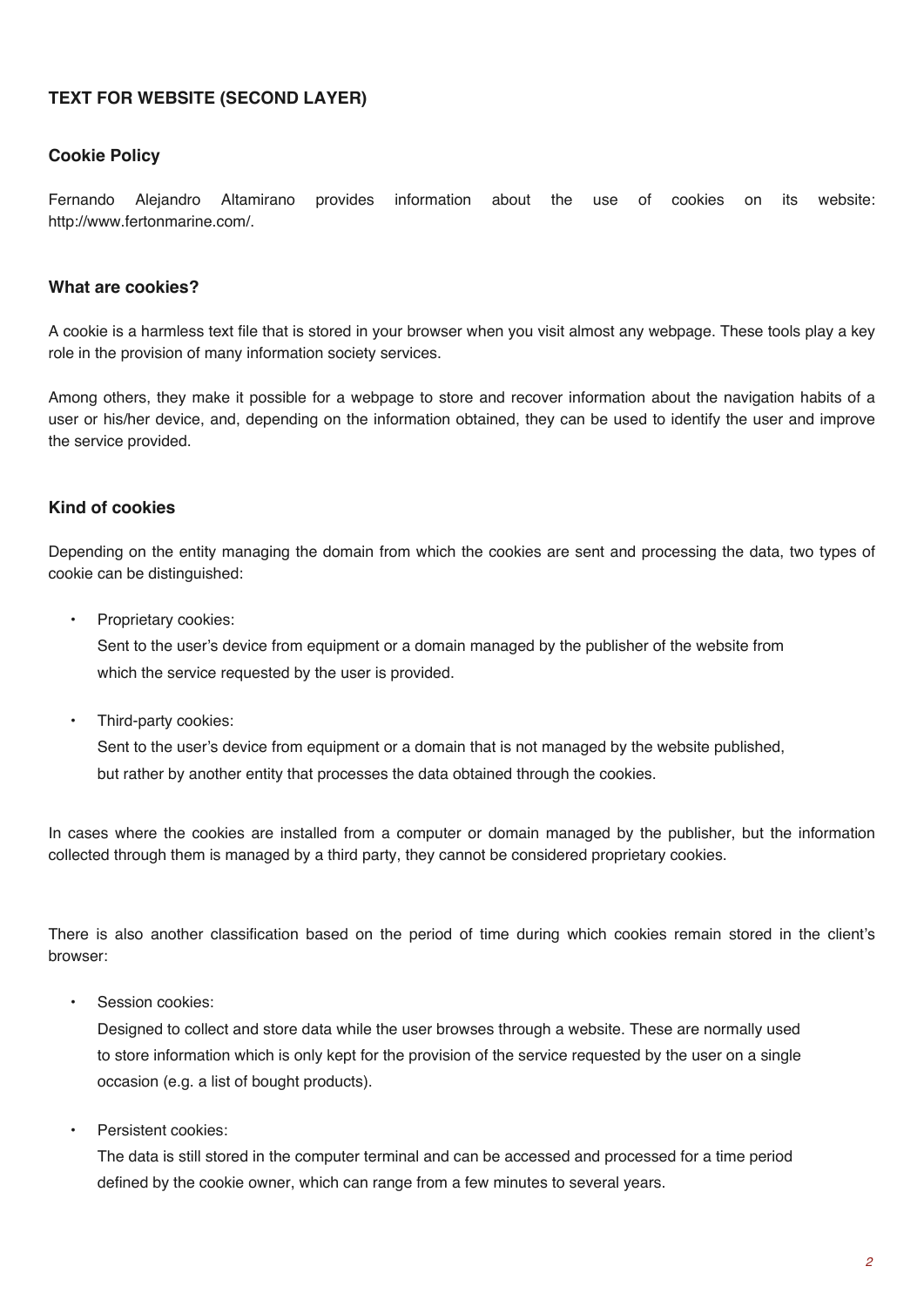Finally, there is another classification involving six types of cookies according to the purpose of the processing of the data obtained:

## • Technical cookies:

Cookies that allow you to browse the website, platform or application and use the different options or services that it provides, such as controlling data traffic and communication, session identification, accessing to restricted access sections, saving elements that make up an order, undertaking the order process, processing sign up requests or event participation, using security elements during browsing, storing security contents to broadcast videos or audio, or sharing content via social networks.

#### • Personalisation cookies:

Let you access the service with some general predefined features in terms of a series of criteria on your terminal, such as language, browser used to access the service, regional settings for the location you are accessing the service from, etc.

#### • Analytical cookies:

Allow the person responsible for them to monitor and analyse the behaviour of the users of the websites to which they are linked.

The information collected through this type of cookie is used to measure the activity of the websites, application or platform and to create browsing profiles of the users of said sites, applications and platforms, with the object of making improvements based on analysis of the usage data of the users of the service.

## • Advertising cookies:

Allow the most efficient management possible of advertising spaces, etc.

#### • Behavioural advertising cookies:

These store your behavioural data, obtained by continually observing your browsing habits, to enable the development of a specific profile so that advertising can be displayed accordingly.

• Cookies from external social networks:

These are used so that visitors can interact with the content of different social platforms (Facebook, YouTube, Twitter, LinkedIn, etc.) and are generated only for the users of these social networks. The conditions of use of these cookies and the information collected is regulated by the privacy policy of the corresponding social platform.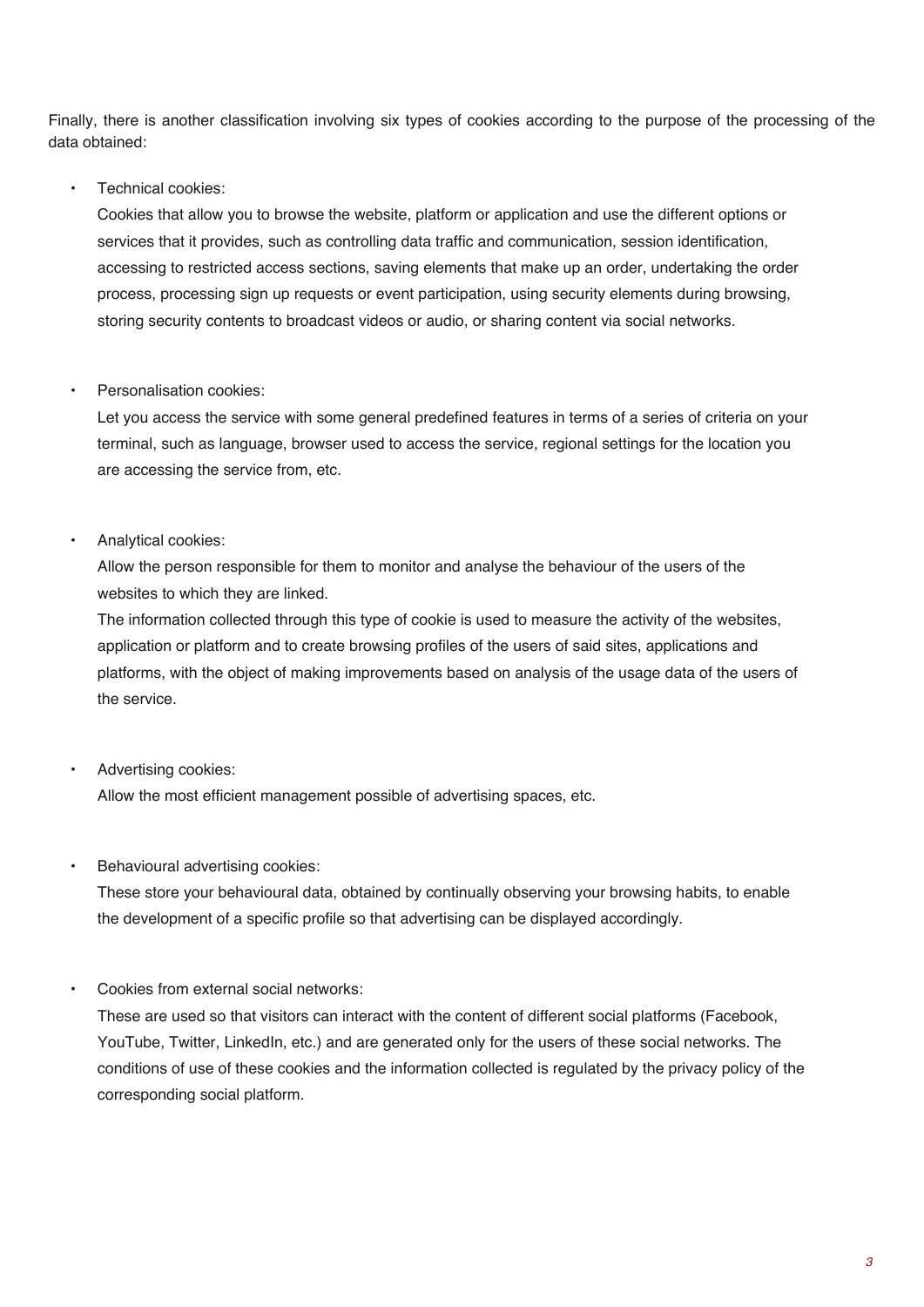## **How to disable and eliminate cookies**

You can restrict, block or delete cookies using the browser. If you disable cookies, some services can be inactive. Settings are different in every browser, but you can usually modify cookies configuration, through "Options" or "Tools". The "Help" functionality can also help you. On this website, users can always choose what cookies want to install in their browser.

You can allow, block or eliminate cookies installed, through the options of your browser's setting:

- Microsoft Internet Explorer and Microsoft Edge: http://windows.microsoft.com/en-gb/windows-vista/Block-or-allow-cookies
- Mozilla Firefox: https://support.mozilla.org/en-US/kb/block-websites-storing-site-preferences
- Chrome: https://support.google.com/accounts/answer/61416?hl=en
- Safari: http://safari.helpmax.net/en/privacy-and-security/managing-cookies/
- Opera: https://help.opera.com/en/latest/web-preferences/#cookies

You can also manage cookie storage in your browser by means of tools like these:

- Ghostery: www.ghostery.com
- Your Online Choices: www.youronlinechoices.com